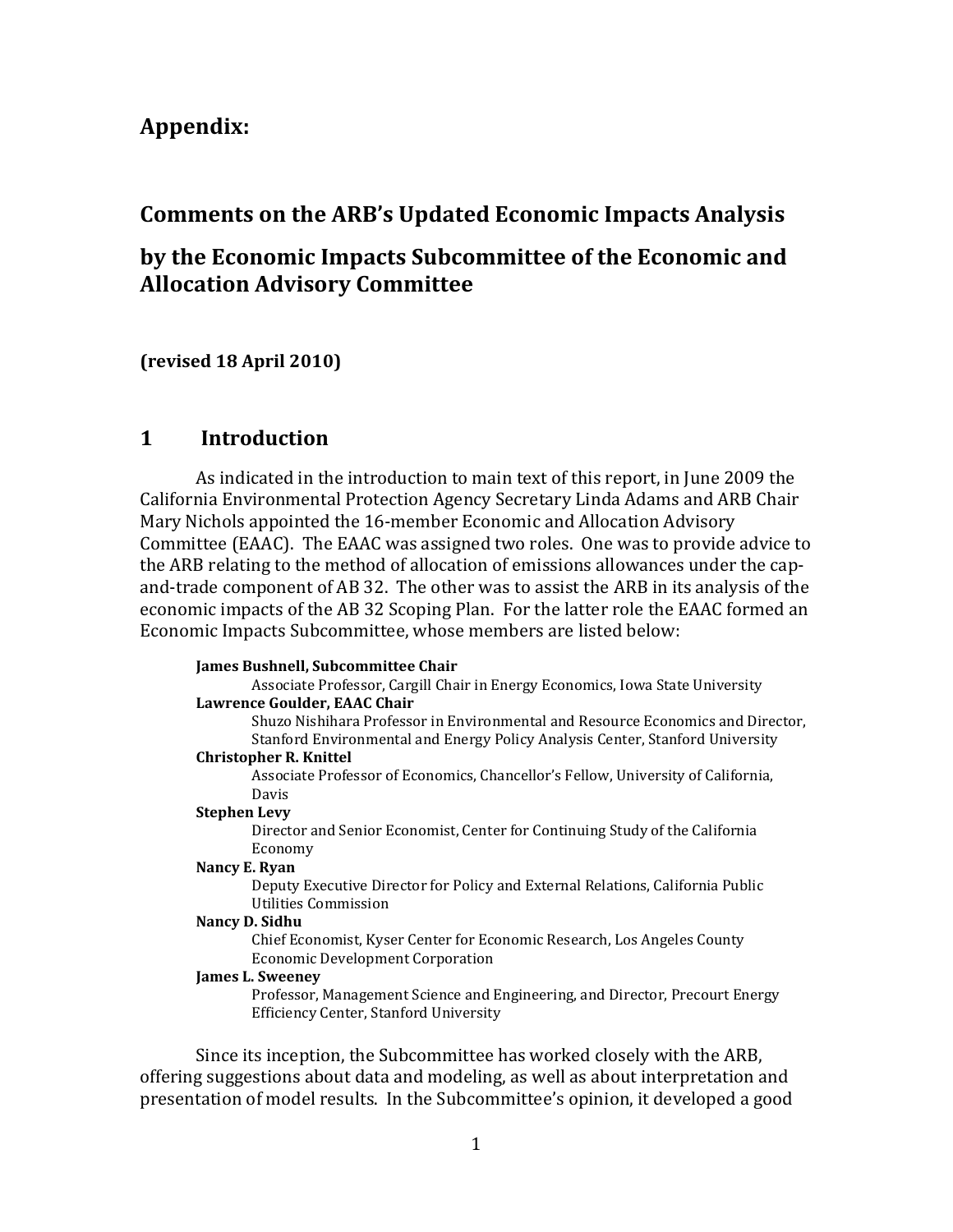working relationship with ARB staff. We appreciated the staff's accessibility and its sustained good-faith efforts to incorporate our suggestions in its analyses. Many of the Subcommittee's suggestions are reflected in the main text of this report.

 The Subcommittee also wished to offer brief comments on the ARB's completed report. This appendix provides such comments.

 As indicated below, the Subcommittee finds that the ARB's updated analysis has some important strengths as well as some significant limitations. The strengths include:

- careful formulation of a reference (or "business as usual") case
- detailed treatment of specific technological options for providing energy
- • statistically derived specification of responses of energy demand to changing fuel prices
- • analysis of the contributions of individual components of AB 32 (in particular, the "complementary policies") to the law's overall impact
- detailed and careful presentation of the model results

The limitations include:

- • incomplete integration of the Energy 2020 and E-DRAM models used in the assessment
- • use of an economic forecast for the "reference case" that now appears optimistic
- • lack of sensitivity analysis for critical assumptions and parameters influencing costs
- • lack of attention to potentially offsetting changes in emissions outside of California
- lack of attention to alternative ways to recycle auction revenues

 The limitations yield opposing biases to the results. As discussed below, the lack of attention to environmental "co-benefits" and revenue-recycling alternatives implies an upward bias to the cost assessments, as does the use of a reference case (business-as-usual) economic forecast that now appears too optimistic. On the other hand, some assumptions about complementary policies, along with the inattention to out-of-state "leakage," produce the opposite bias.<sup>1</sup> There is no obvious overall bias to the results.

 Based on our review of the ARB's updated assessment, we believe that, despite some shortcomings, the ARB's analysis has considerable merit and provides important information that should help refine expectations about the potential impacts of AB 32, both for particular sectors or consumer groups and for the economy overall. A main conclusion from the ARB's updated analysis is that the net

 $\overline{a}$  $^{\rm 1}$  Inattention to leakage leads to overestimation of the emissions reductions achieved. As a result, it biases toward underestimation of costs per ton of emissions reduced.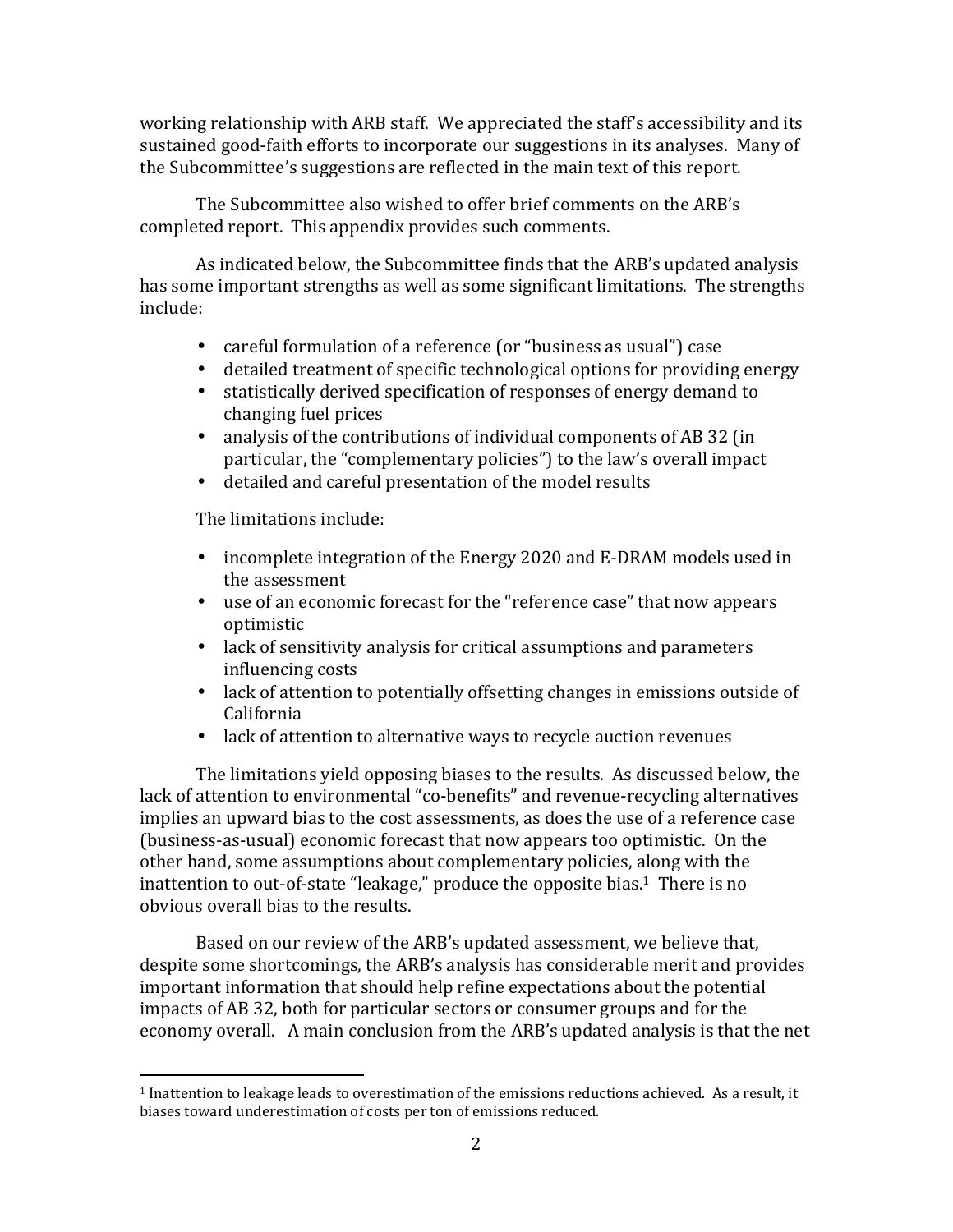impact of AB 32 on the California economy will be small. We find that the ARB has provided significant evidence to support this conclusion. Other studies have employed less optimistic assumptions in estimating the impact of AB 32 on the California economy. Among the methodologically sound studies, the estimated costs tend to be somewhat higher – but they are still small relative to the California economy. Even the most pessimistic studies find that, under AB 32, California's economy will experience considerable per capita real income growth over the next few decades at rates very close to the rates that would occur in the absence of AB 32.

## 2 Strengths and Weaknesses of the Analysis

#### $2.1$ 2.1 Data and Parameters

## 2.1.1 General

 of AB 32. To our knowledge, it employs the most detailed data on technology options by California producers of any analysis of the California economy. The ARB has assembled a very impressive data set to investigate the impacts

 However, the ARB has performed only limited sensitivity analysis for key parameters that determine the costs of various elements of AB 32. Such analysis is crucial for revealing the range of uncertainties regarding the impacts of AB 32. The updated analysis offered virtually no sensitivity analysis regarding assumptions determining the supply costs of alternative fuels and the costs of energy-efficiency improvements.

 improvements. The report could do more to expose uncertainties on the demand side as well. In Energy 2020, one of the two models employed in the ARB's analysis, the demand-side responses depend on a number of factors and change through time. Apparently, prior statistical work underlies the specification of the timing and magnitude of responses to given price changes in given sectors. This aspect of the modeling might be a particularly strong element. Unfortunately, however, the nature of this specification is left obscure. Future work should expose the empirical basis of this specification and the relevant formulas. In addition, alternative specifications should be performed to reveal the sensitivity of overall results to the assumptions involved.

## 2.1.2 Technology Cost Curve Assumptions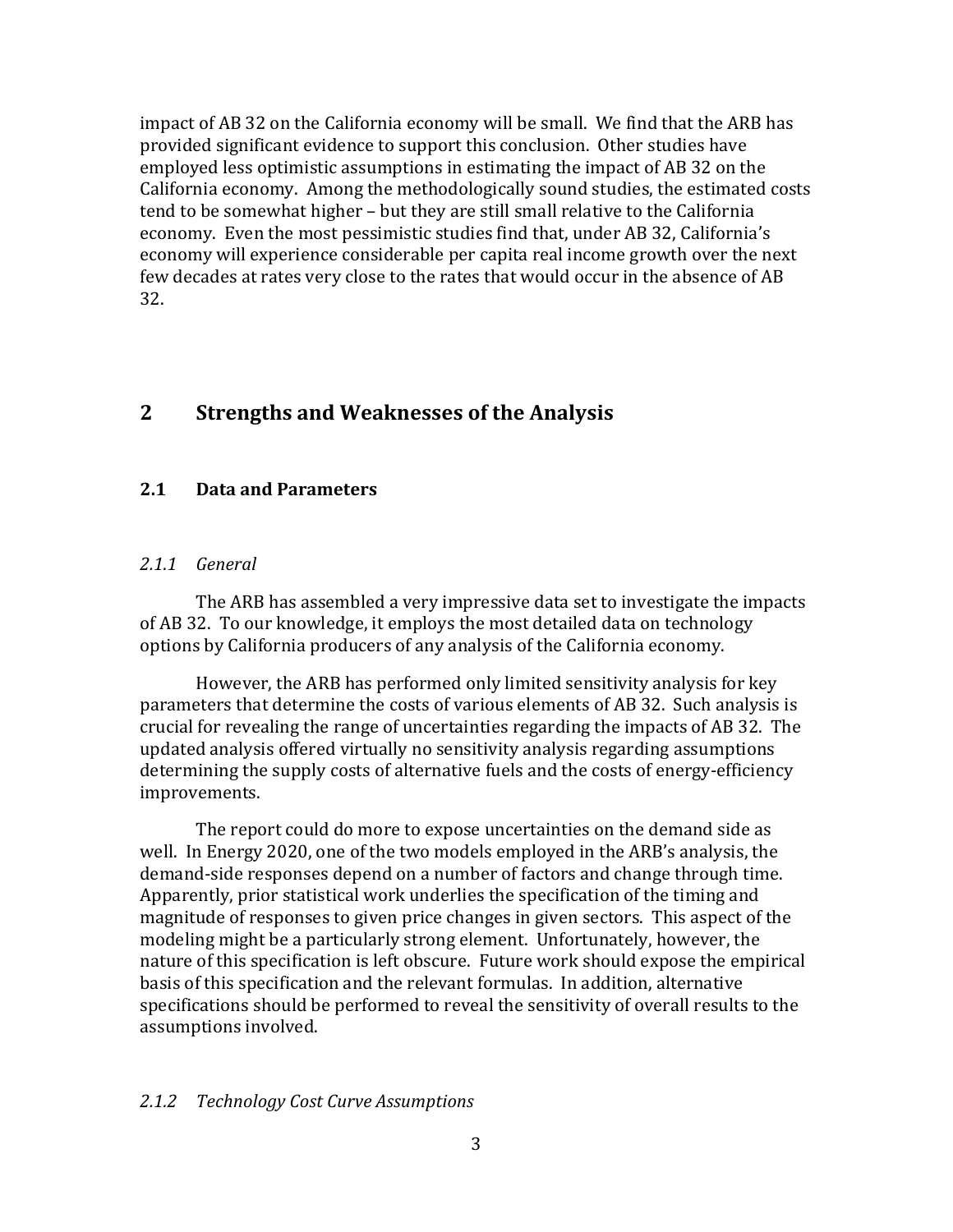One area where additional sensitivity analysis is especially important is in connection with "technology cost curves." A large share of the greenhouse gas reductions under AB 32 will come from changes in the products or services offered to consumers. Automobiles will have greater fuel economy, and low-carbon fuels will make up a larger share of automobile fuels. Large reductions will also come from retrofitting existing buildings with more energy efficient appliances and insulation and from improvements in how new buildings are constructed. Calculating the cost of these behavioral changes requires assumptions about technology cost curves – the curves indicating how rapidly product costs increase as efficiency increases.

 Greenhouse gas reductions can be achieved two ways. One is by improving the efficiency of a particular product (e.g., increasing the fuel-economy of a car with a given engine horsepower). The other is by changing the product attribute (e.g., reducing the power of the engine). Holding product attributes constant, the cost of greenhouse gas reductions depends on the cost of improving efficiency as specified by the assumed technology cost curves. The steeper are the technology cost curves, the larger the social costs.

 Assumptions about technology costs can critically influence the outcome of economic models. Additional analysis involving alternative cost curve assumptions is warranted. Such sensitivity analysis would give a much better picture of the potential range of impacts of AB 32.

## 2.1.3 Contributions of Complementary Policies

 AB 32 "package" but also explored the contribution of several of its key components. This is a particularly attractive element of the analysis. The ARB summary of impacts of the various measures appears in the ARB report Table 13, entitled "2020 Complementary Policy Direct and Indirect Expenditure Changes," which we copy In its updated analysis, the ARB not only considered the impacts of the entire below: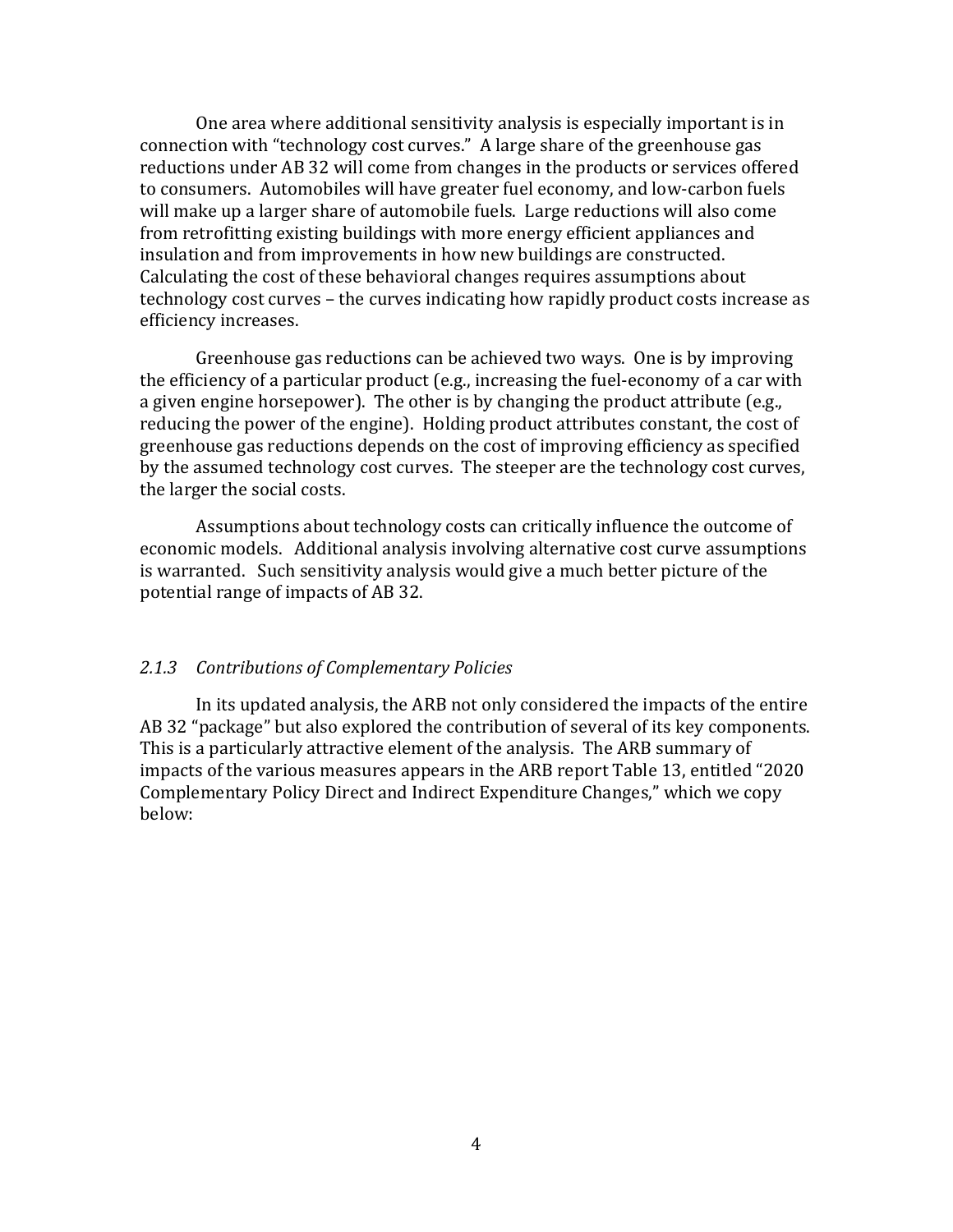| 2007 Dollars                                                                   | <b>33% RPS</b> | <b>Energy</b><br>Efficiency | <b>Combined</b><br><b>Heat and</b><br><b>Power</b> | <b>Pavley II</b> | Low<br>Carbon<br>Fuel<br><b>Standard</b> | <b>VMT</b> |
|--------------------------------------------------------------------------------|----------------|-----------------------------|----------------------------------------------------|------------------|------------------------------------------|------------|
| <b>Total GHG</b><br><b>Emissions</b><br><b>Reduction (MMT)</b>                 | 20             | 12                          | 5                                                  | 4                | 14                                       | 5          |
| <b>Fuel Expenditures</b><br>(2007 M\$/Y)                                       | \$994          | (54, 720)                   | ( \$864)                                           | (51, 722)        | \$1,316                                  | ( \$1,945) |
| <b>Annualized</b><br>Investment and<br><b>Operating Costs</b><br>(2007 M\$/Yr) | \$4,545        | \$1,073                     | \$2,233                                            | \$279            | \$512                                    | (56, 736)  |

 Table 13 from ARB's "Updated Economic Analysis of California's Climate Change Scoping Plan"

 Although this decomposition is very useful, the ARB's analysis does not provide clear justification for its assumptions about the costs of individual complementary policies. In the ARB's analysis the complementary policies involve very low costs compared to those projected by other studies. We observe below that differences in assumptions about the costs of complementary policies may be the most important determinants of differences in outcomes between the ARB models and other studies. Although the low-cost outcomes derive from empirical work performed by ARB or by commissioned studies, the ARB's report does not fully document the assumptions or their sources. Further clarification would be useful.

## VMT Reductions

 savings associated with the AB 32 commitment to reduce automobile vehicle miles traveled (VMT) by 4% by 2020, from reference case growth rate of 2.2% per year. According to ARB: "This measure is representative of changes that could occur through the implementation of SB 375 — a 2008 state law to reduce GHG emissions from vehicles by redesigning communities. No assumptions are made with regard to exactly how this reduction would be achieved or the cost of achieving it." As shown in the table above, the ARB analysis assumes that these VMT reductions would reduce overall costs (primarily costs of automobile purchases and fuel use) by \$8.7 billion. The other five measure together lead to a net cost <u>increase</u> of \$3.7 In terms of estimated net cost impacts, the most important is the large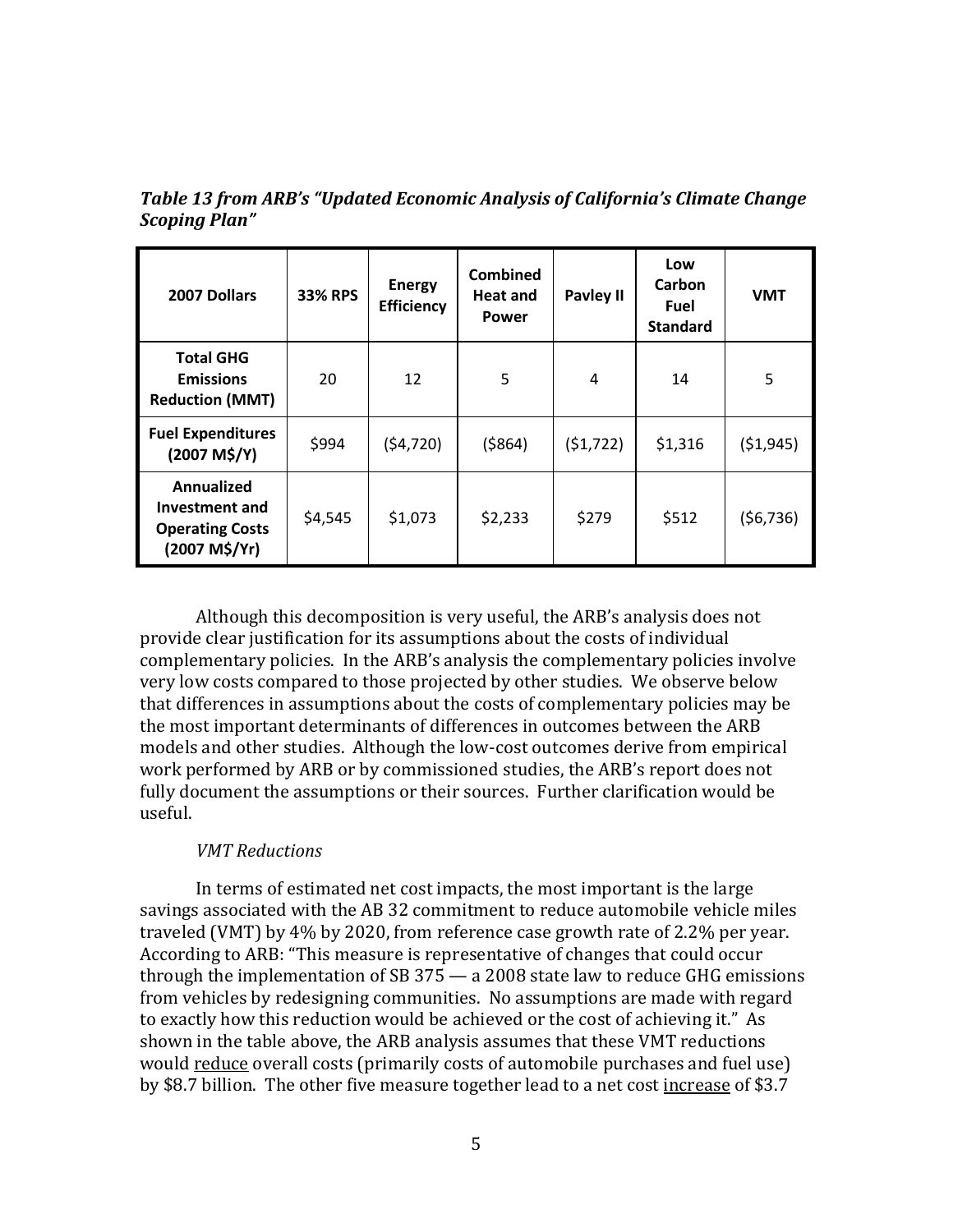billion. Thus, this one measure alone is assumed to lead to savings that are over twice as high as the net costs of the other five measures together.

 The ARB's treatment of cost savings associated with this policy seems very optimistic. Although ARB stated that it made no assumptions about the cost of achieving the reductions, in the modeling, ARB implicitly assumed that these reductions would save \$8.7 billion in vehicle and fuel costs and would entail no offsetting increases in other costs to consumers, businesses or governmental entities. However, bringing about reductions in VMT below what would happen otherwise is likely to involve costs, for example through new transit systems, restrictions on land use, or other costly measures<sup>2</sup>.

 The ARB's assumption of a 4% reduction in VMT from what would otherwise occur merits continued monitoring. The relationship between SB 375 and vehicle use should be updated as regional planning agencies produce their SB 375 GHG emission reduction plans and the next round of their regional transportation and land use plans. The ARB forecasts of reduced expenditures on vehicles as a result of the 4% VMT reduction associated with SB 375 should be tested by further work on the relationship between VMT reduction and auto ownership. It may be that the types of VMT reduction associated with aging and changes in land use may result in less travel but not less auto ownership by 2020. In addition, VMT reductions may not result in substantial reductions in car ownership, depending on how VMT is reduced and regional GHG emission reduction plans may require additional transportation system investments.

## Pavley II Standards

 $\overline{a}$ 

 A second complementary measure also is likely to be optimistic. The Pavley II standards are automotive fuel efficiency standards that go beyond the fuel efficiency standards now adopted by the Obama administration. Under this policy, California would further regulate vehicle efficiency for passenger cars and light trucks so that beginning in 2017, California would reach a new vehicle fleet of 42.5 mpg by 2020. This appears to be treated in the model as 42.5 mpg on-the-road. However, according to EPA, test values must be reduced by about 20% to show what on average all new models will obtain on the road. Thus, for California to achieve 42.5 mpg on the road, the test efficiency would need to be about 53 mpg. This compares with the new federal standards for test efficiency of 35.5 mpg in 2017. The analysis assumes that the capital cost for the incremental fuel efficiency increase would be small, relative to the value of fuel saved. We believe that this assumption is also optimistic. Such average fuel efficiency of new cars is likely to either restrict consumer choice away from light duty trucks or to require much

 $^2$  However, as discussed in section 2.1.5, it is likely that the reference case assumption of growth in VMT is too high, so that the actual growth in VMT could turn out to be 4% or more below the reference case assumption. However, even if that were true, it would not be appropriate to count an \$8.7 billion savings as a consequence of AB 32 implementation.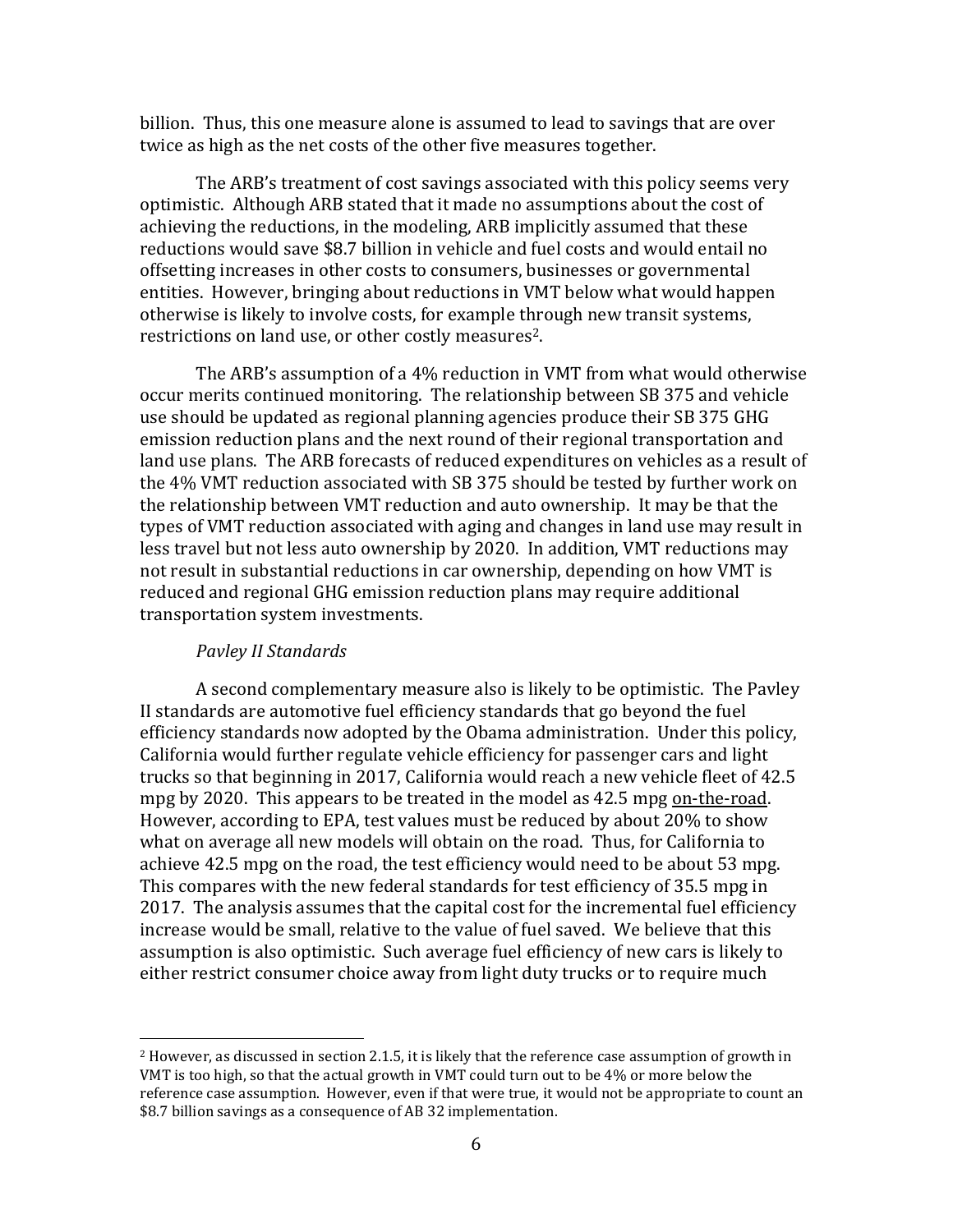greater use of hybrids. ARB provides no analysis to show that such incremental increases in fuel efficiency would be available at relatively low cost.

## 2.1.4 Reference Case Assumptions

 The ARB's reference case is the scenario without cap and trade or the complementary policies. This case, described on page 7 of the ARB report, is based on a set of economic, demographic and energy price and usage assumptions that came from the 2009 California Energy Commission Integrated Energy Policy Report (IEPR) and related background reports.

 Reference case assumptions are very important because they directly affect the estimated economic impacts of climate policy. In particular, higher economic growth and emissions in the reference case would imply that the emissions reductions under climate policy must be larger in order to reach the specified emissions target for the year 2020. Higher economic growth in the reference case therefore implies higher policy costs.

 In its updated assessment, the ARB put much effort into developing a solid reference case. The assessment takes account of various recent California efforts that form part of the reference case. These include the 20% renewable portfolio standard, Pavley I vehicle standards, federal device standards, and federal renewable fuel standards. In its original (2007) economic impacts work, several aspects of the ARB's treatment of the baseline were criticized. The Subcommittee commends the ARB for its current treatment, which is detailed and careful and avoids problems from the earlier analysis.

 However, we recommend that some aspects of these forecasts be reconsidered in future work. Some of the most important aspects include:

 • Updating the forecast to reflect recent economic trends and forecasts. Economic and related forecasts do change over time and their use needs to be monitored to insure that the most up-to-date forecasts are used in future analyses. The economy has performed more poorly than anticipated in early 2009 when the CEC inputs were developed. Job losses have been worse than anticipated and the timing of economic recovery to pre-recession levels is now further in the future. In addition, the California Department of Finance released 2009 population estimates and revised short-term state population projections in December 2009 and January 2010. The new population projection for 2015 and 2020 is lower than the one used in the ARB analysis. Even if the 2020 growth forecast targets in the reference case are reached, it is highly likely that job and output levels (and related emission levels) will be lower than anticipated in the ARB reference case alternative for most of the earlier years before 2020.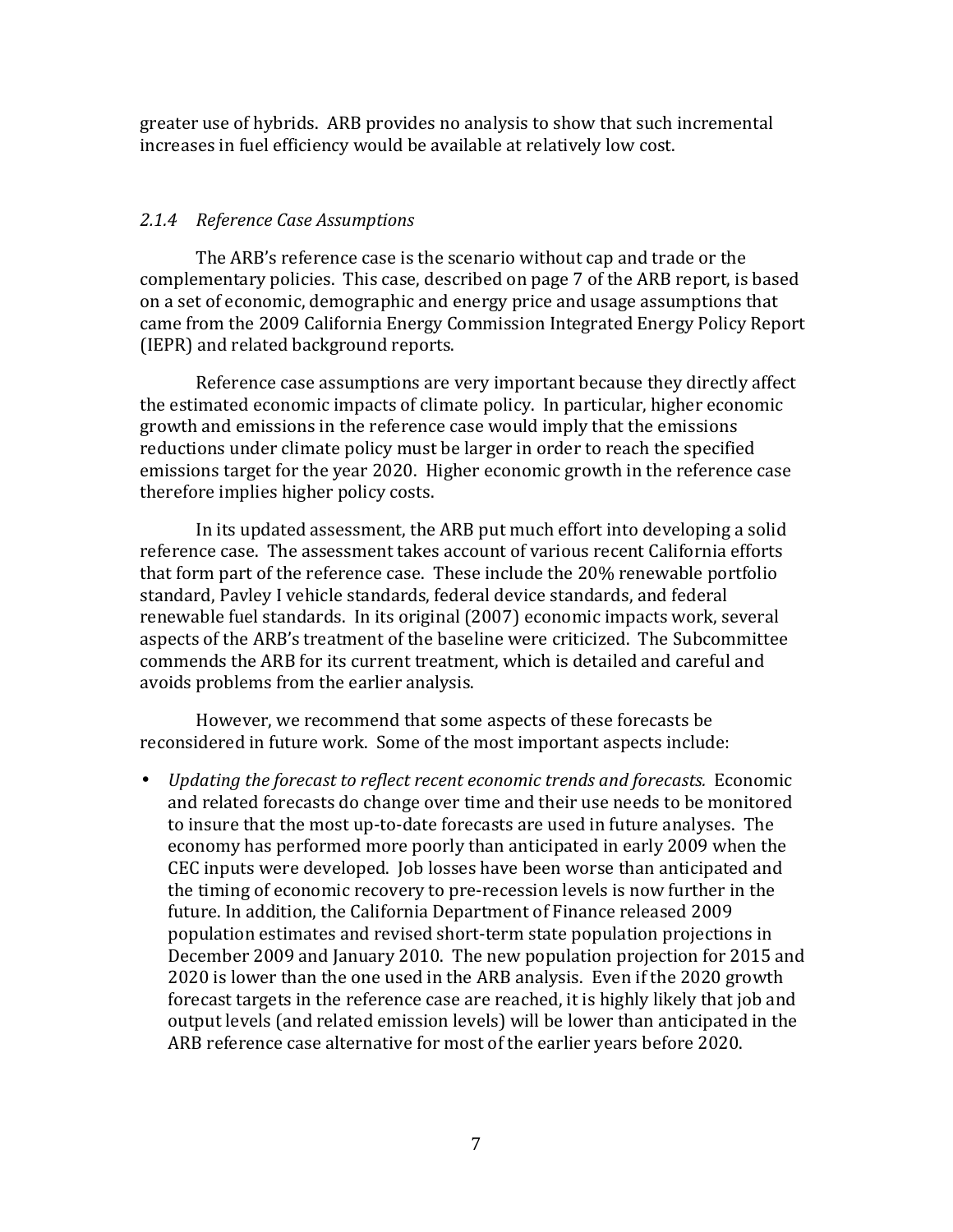- Re-examining the transportation demand forecasts. The CEC transportation demand forecasts used a different and higher personal income growth forecast from the one (2.4% annual growth) used in the main IEPR report. The transportation demand forecast was based on a real increase in personal income of 2.9% per year to 2030, which is higher than other current long-term projections examined by EAAC. Since transportation demand (VMT, air travel and trucking) is highly dependent on income growth, there is the likelihood that reference case transportation demands and associated emissions will be lower than in the IEPR transportation forecast.
- • Integrating expected age structure changes into the forecast methodologies. California's population growth rates differ widely by age group. The California Department of Finance projections used in the reference case show that most of the population growth between 2008 and 2020 will occur in the 55+ age groups. After a decade in which the state's population aged 35-54 grew by 2 million, there will be almost no growth. Energy use for homes and transportation varies by age as well as income. The rapid growth in older age groups will reduce VMT per capita for both work (many older workers will retire by 2020) and non-work travel. In addition the rapid growth in older households combined with no growth in prime family age households should affect both the size and energy usage in homes over the decade to 2020. Given the dramatic changes in the age structure of future population growth, it is important going forward to take account of the relationship between age and energy use.

#### $2.2$ **Model Structure**

## 2.2.1 Developing an Integrated Model

 Each of the two models employed by the ARB was only partly suited to addressing the economic impacts of AB 32. The ARB had neither the time nor the staff necessary to accomplish a full integration of the Energy 2020 and E-DRAM models. Energy 2020 included assumptions about energy demands, which depend on income. E-DRAM projects levels of income, but in only a subset of scenarios were these income projections accounted for in Energy 2020. In addition, the E-DRAM model only focused on the year 2020, so that aggregate income and other macroeconomic variables relevant to Energy 2020 could not be applied to Energy 2020 in years other than the year 2020. A model that integrates the detailed energy technologies of Energy 2020 with the macroeconomic variables of E-DRAM would provide superior economic projections.

## 2.2.2 Years Analyzed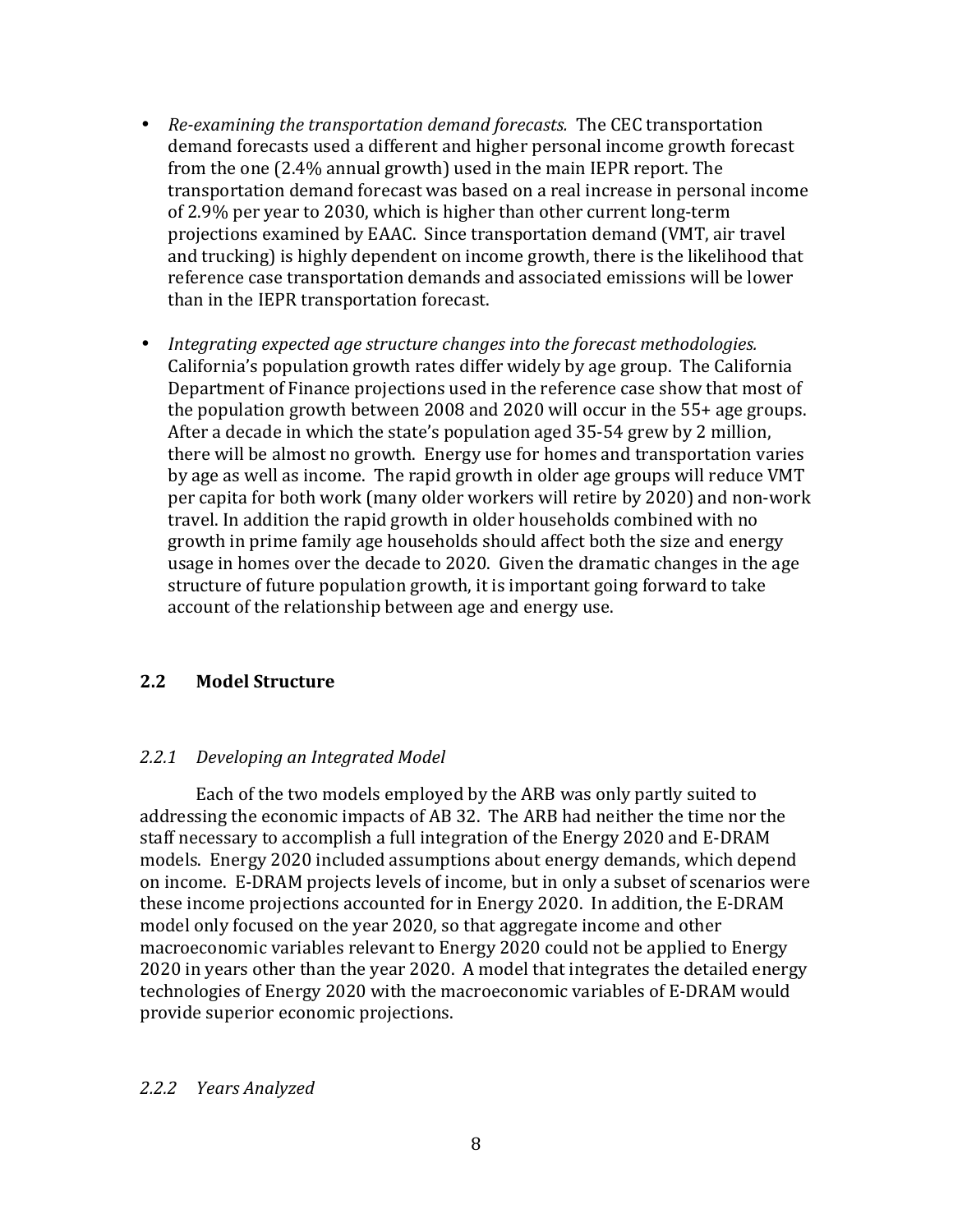The ARB study of economic impacts focuses on the year 2020. This is therefore not necessarily reflective of the impacts for 2015, let alone 2012. Since much of the public discussion is focused on the immediate impacts of AB 32 it is important to understand these distinctions. Future analysis that can focus on interim years, such as 2015 will help inform the ongoing public discussion.

 The ARB analysis assumes that allowance prices will increase over time to 2020 as required emission reductions increase. If true, this means that economic impacts in the earlier years will, in general, be less than in 2020. Further analysis of the expected path of allowance prices in the years before 2020 under various assumptions will be especially helpful to the ongoing public discussion of economic impacts. We also note that the ARB's study does not clearly report the allowance prices generated by the E-DRAM model.

#### 2.3 **Scope of the Analysis**

We find three key limitations relating to the scope of the ARB's analysis.

## 2.3.1 Co-Benefits

 environmental and competitiveness benefits of reducing air pollution through the impact of AB 32 on reducing co-pollutants associated with GHG emission reduction. This would also tend to bias upward the cost assessment. The report acknowledges that it does not measure the potential health,

### 2.3.2 Impacts Outside of California

 The ARB report (as well as some similar analyses) focuses on the economic impacts of AB 32 within California. It does not address the important question of the environmental and economic impacts outside of California. In particular, the question of how California policies may increase emissions outside of the state is largely not addressed.

This possibility, which can be described as leakage or reshuffling depending upon the form it takes, is of particular concern when the regulations are applied at the state level rather than on a broader (regional or national) level.

Analysts often focus on the *indirect* leakage that can occur if economic activity migrates away from regions applying environmental regulations. Most often these are the industries that are both energy-intensive and trade-exposed.

However, in the AB 32 context there is great potential for *direct* leakage: a switching or reshuffling of the sources of energy production. For example, the Low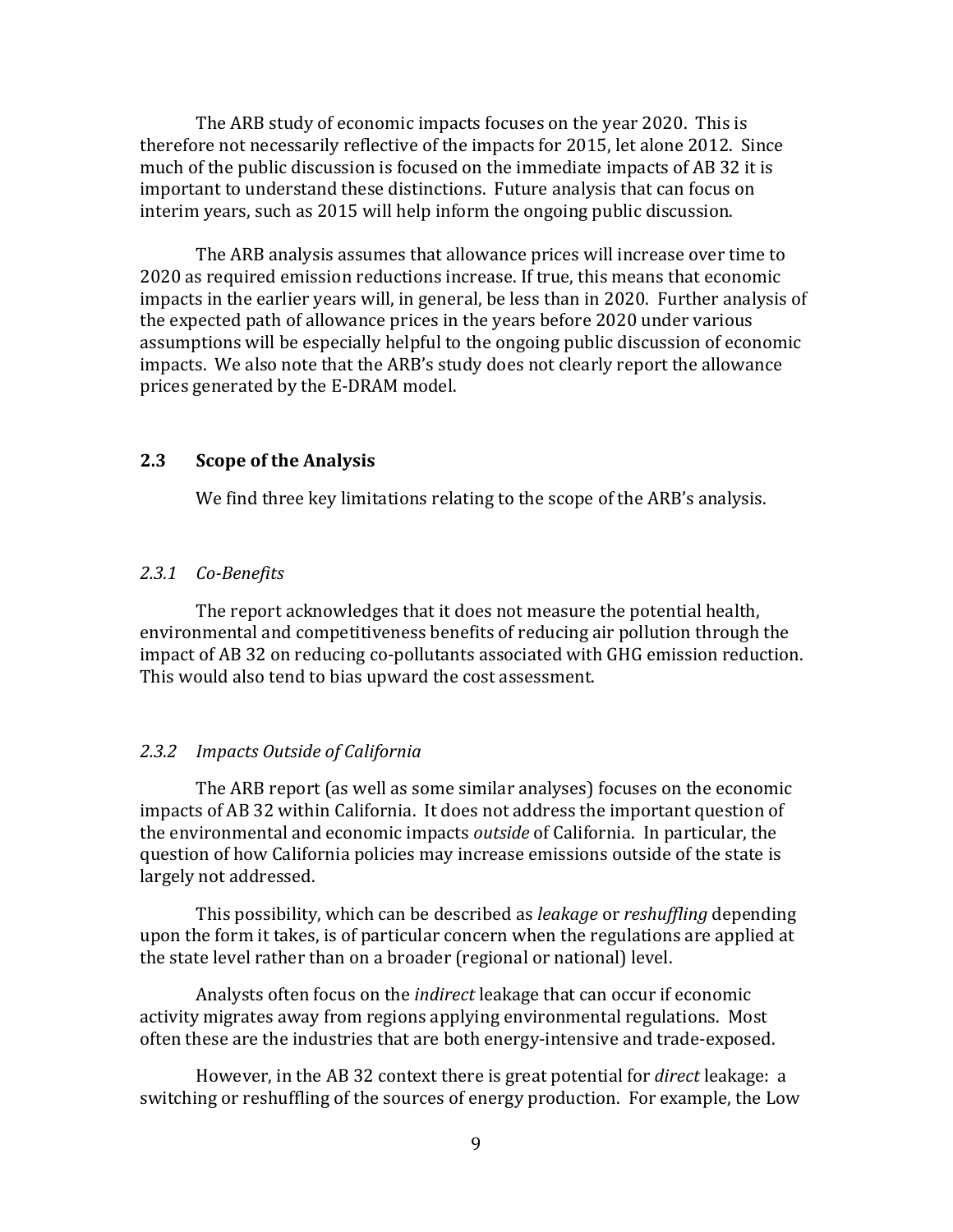Carbon Fuel Standard (LCFS) in California would require the consumption, in California, of fuels that the national Renewable Fuels Standard will itself require be consumed somewhere in the U.S. If both regulations remain in place, it is very plausible that the effect of the California regulation will be to divert some low- carbon fuel to California that otherwise would be consumed in other parts of the U.S. The implication of this diversionary effect (often referred to as *reshuffling*) is that a regulation that reduces local emissions achieves much smaller reductions at a broader level.

 As the example above illustrates, these effects are not limited to those created by cap and trade. Complementary measures such as the LCFS and the Pavley II vehicle standards can create a circumstance in which to California standards make the compliance with Federal standards less stringent in other regions of the U.S.

 Another important source of potential leakage and reshuffling falls in the electricity sector, where the *first deliverer* policy is intended to be the main deterrent to leakage. Under this policy, importers of electricity into California would be required to surrender allowances equivalent to the carbon content of their imported power. This gives firms an incentive to import power from low-carbon sources, but does not necessarily lead to the high-carbon sources reducing their emissions. If purchasers of power outside of CA are willing to take the output of these high carbon sources, the impact of California's policy on aggregate emissions is reduced.

 The ARB study did not attempt to measure leakage. The models utilized are not equipped to capture how California policies might cause firms to alter behavior in ways that lead to leakage or reshuffling. For example, the Energy 2020 model treats certain coal plants currently under contract to California utilities as effectively located within California for purposes of modeling AB 32 regulations. In scenarios where allowance prices are high, many of these plants essentially shut down by 2020 in the face of higher  $CO<sub>2</sub>$  prices. However, there is no *California*  regulatory mechanism currently under consideration that could compel that result. In the absence of a regional climate policy, a plausible alternative outcome would be that these coal plants continue to operate but sell power to customers outside of California.

 Because it is not a focus of the present analysis, it is difficult to estimate exactly how significant these impacts might be. These impacts might be substantial for certain industries – those that are especially energy-intensive and trade- exposed. At the same time, they might be very small for most industries. This is an important area of focus for future analysis.

## 2.3.3 Impacts of Alternative Allowance Allocation Methods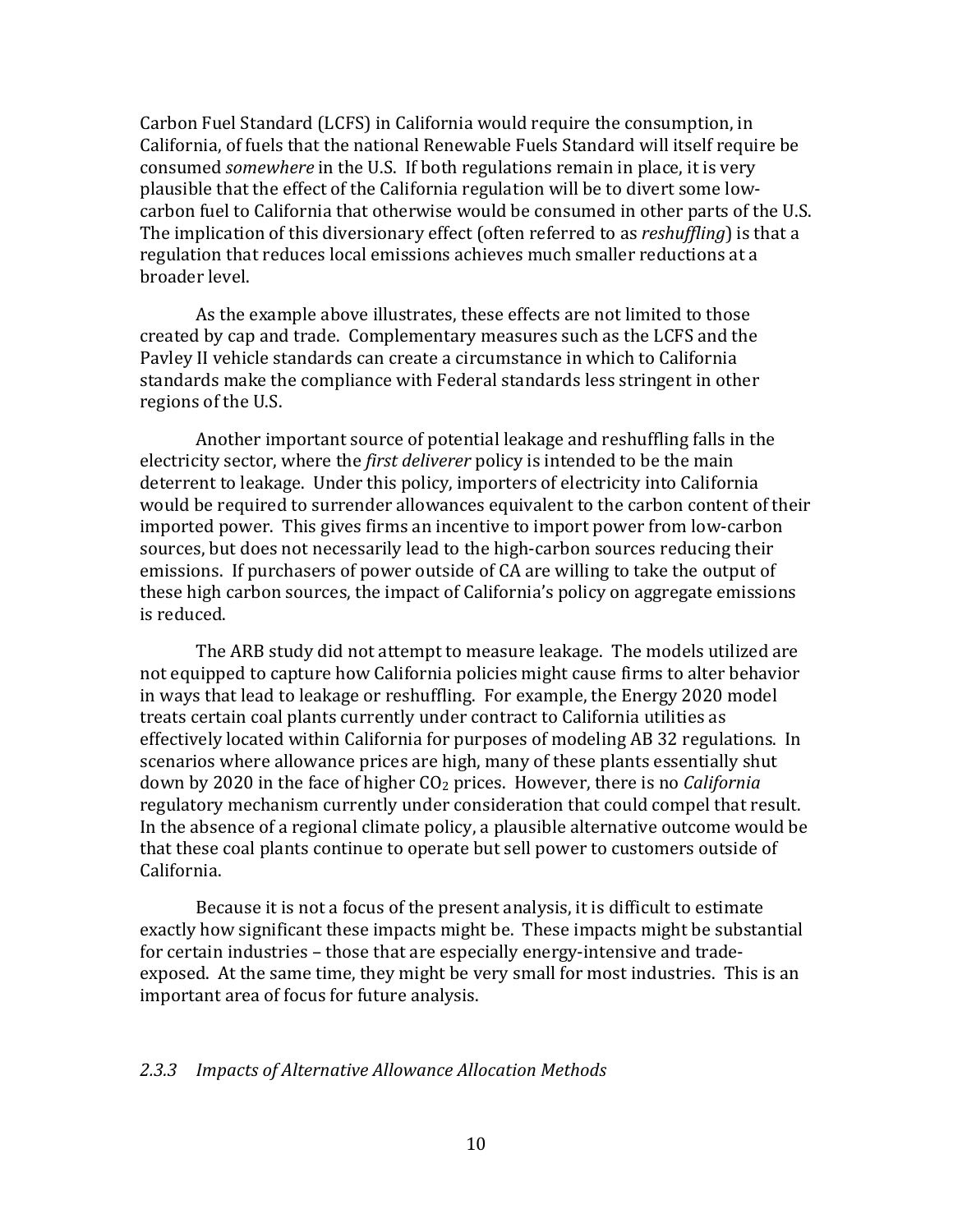The ARB's modeling does not consider alternative ways of allocating emissions allowances or the potential implications of alternative ways to return allowance value. As indicated in the EAAC's March 2010 Allocation Report, the choices about these aspects of allowance allocation can have very significant impacts on the overall cost of AB 32 as well as the distribution of this cost across various households and businesses. As discussed in the EAAC's Allocation Report (2010), proceeds from auctioned allowances can be used to finance the government's budget and thereby reduce the government's reliance on ordinary taxes. Studies show that using auction revenues in this way can substantially lower the net cost of a cap-and-trade program compared to an approach that distributes allowances for free (Parry and Oates, 2000; Parry, Williams, and Goulder, 1999).

#### $2.4$ **Overall Assessment**

 $\overline{a}$ 

 The limitations discussed above yield opposing biases to the results. As discussed below, the lack of attention to environmental "co-benefits" and to the use of auction revenues to offset ordinary taxes implies an upward bias to the cost assessments. On the other hand, assumptions pertaining to some of the complementary policies, along with the inattention to out-of-state "leakage," produce the opposite bias. There is no obvious overall bias to the results.

## 3 Comparison with Results from Other Analyses

 other studies, and to examine the sources of differences in results. It is useful to compare the results from the ARB's analysis with results from

River Associates (Bernstein et al., 2010), Thomas Tanton (2010), and the U.S. EPA.<sup>3</sup> The table below displays results from recent analyses by the ARB, Charles

 <sup>3</sup> In June 2009 Sanjay B. Varshney and Dennis H. Tootelian, operating as Varshney & Associates, submitted a report to the California Small Business Roundtable "Cost of AB 32 on California Small Businesses – Summary Report of Findings." This study estimates costs roughly ten times as high as does the CRA report. This report has been fully discredited by numerous highly respected researchers, including Frank Ackerman (Stockholm Environment Institute and Tufts University), Chris Busch (Center for Resource Solutions), Matthew Kahn (UCLA), James Sweeney (Stanford University), and Mac Taylor (California Legislative Analyst). According to these reviewers, the report contains fundamental problems in its data, methods, and interpretation. For example, the Sweeney review concludes: "Examination of the methods used by the authors leads to the conclusion that these results are highly biased and have no credibility." The Legislative Analyst's office concludes that the Varshney/Tootelian study has "major problems involving both data, methodology, and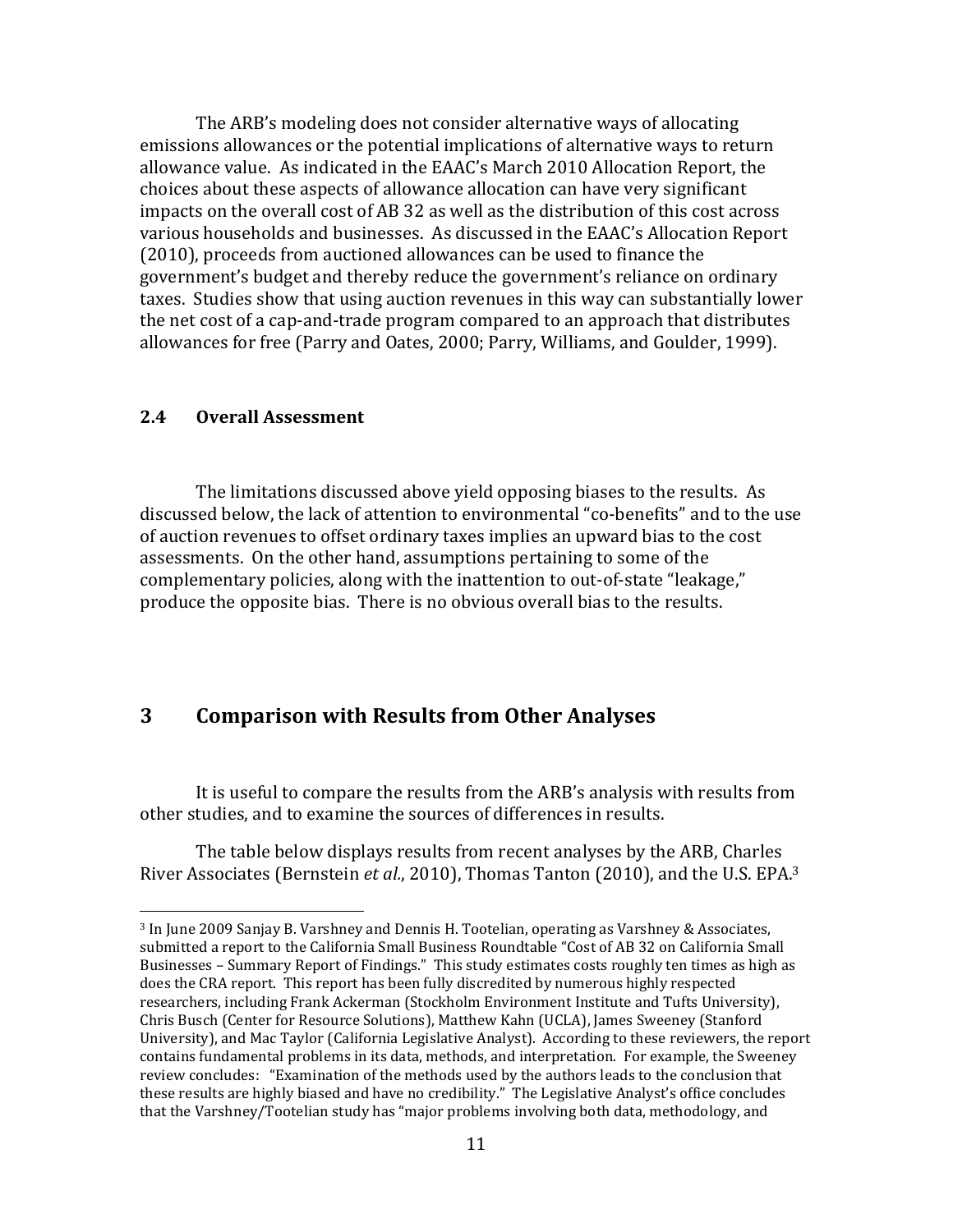The Tanton study was commissioned by AB 32 Implementation Group. The U.S. EPA results are based on two models: the IGEM and ADAGE general equilibrium models. The EPA models were used to assess the impacts of HR 2454, the American Clean Energy and Security Act (Waxman-Markey), and pertain to the U.S. economy as a whole.

 Among the three studies focused on California's AB 32, the ARB study projects the lowest costs. The CRA study projects somewhat higher costs, and the Tanton report claims the largest costs. We first consider the sources of differences between the CRA and ARB projections, after which we discuss the sources of differences between the Tanton and ARB results.

| Model Results for Year 2020                      |                                  |                                                                     |                                                                                          |                                                                             |  |  |  |  |
|--------------------------------------------------|----------------------------------|---------------------------------------------------------------------|------------------------------------------------------------------------------------------|-----------------------------------------------------------------------------|--|--|--|--|
|                                                  | <b>ARB</b>                       | <b>CRA</b> International                                            | Tanton                                                                                   | <b>U.S. EPA</b><br>(analysis of federal<br>policy - Waxman-<br>Markey bill) |  |  |  |  |
|                                                  | Energy 2020 and<br>E-DRAM models | <b>Integrated MRN-NEEM</b><br>Model (runs ARB1,<br>ARB2, and CRA10) |                                                                                          | (IGEM and ADAGE<br>models)                                                  |  |  |  |  |
| Specified Emissions<br>Reduction                 | 25%                              | 25%                                                                 | 25%                                                                                      | 17%                                                                         |  |  |  |  |
| Allowance Price Range                            |                                  | \$52-\$78                                                           | \$20, \$60, \$200<br>(assumed)                                                           | \$18                                                                        |  |  |  |  |
| <b>Gross State Product</b><br>(%<br>change)      | $-0.2$ to $-1.4$                 | $-1.4$ to $-2.2$                                                    | $-2.0$                                                                                   | $-0.3$ to $-0.7$                                                            |  |  |  |  |
| Income Gain $(+)$ or Loss $(-)$<br>per household | +\$86 to -\$270                  | -\$1175 to -\$1380                                                  | $-$ \$930, $-$ \$2800, and<br>$-$ \$9330<br>for allow prices of \$20,<br>\$60, and \$200 | $-$ \$80 to $-$ \$146                                                       |  |  |  |  |
| Jobs Gained (+) or Lost (-)<br>(thousands)       | $+10$ to $-320$                  |                                                                     | $-162, -485, -1617$<br>for allow prices of \$20,<br>\$60, and \$200                      |                                                                             |  |  |  |  |

#### $3.1$ 3.1 CRA Results vs. ARB Results

 As can be seen from the table, the ARB analysis predicts smaller adverse impacts on gross state product than does the CRA analysis. ARB indicates that the impact on state product would be between -.2 percent and -1.4 percent, while the CRA analysis offers a range of -1.4 percent to 2.2 percent.

<sup>&</sup>lt;u>.</u> analysis. As a result of these shortcomings, we believe that their principal findings are unreliable." Given the lack of credibility of the Varshney/Tootelian analysis, we do not list its estimates here.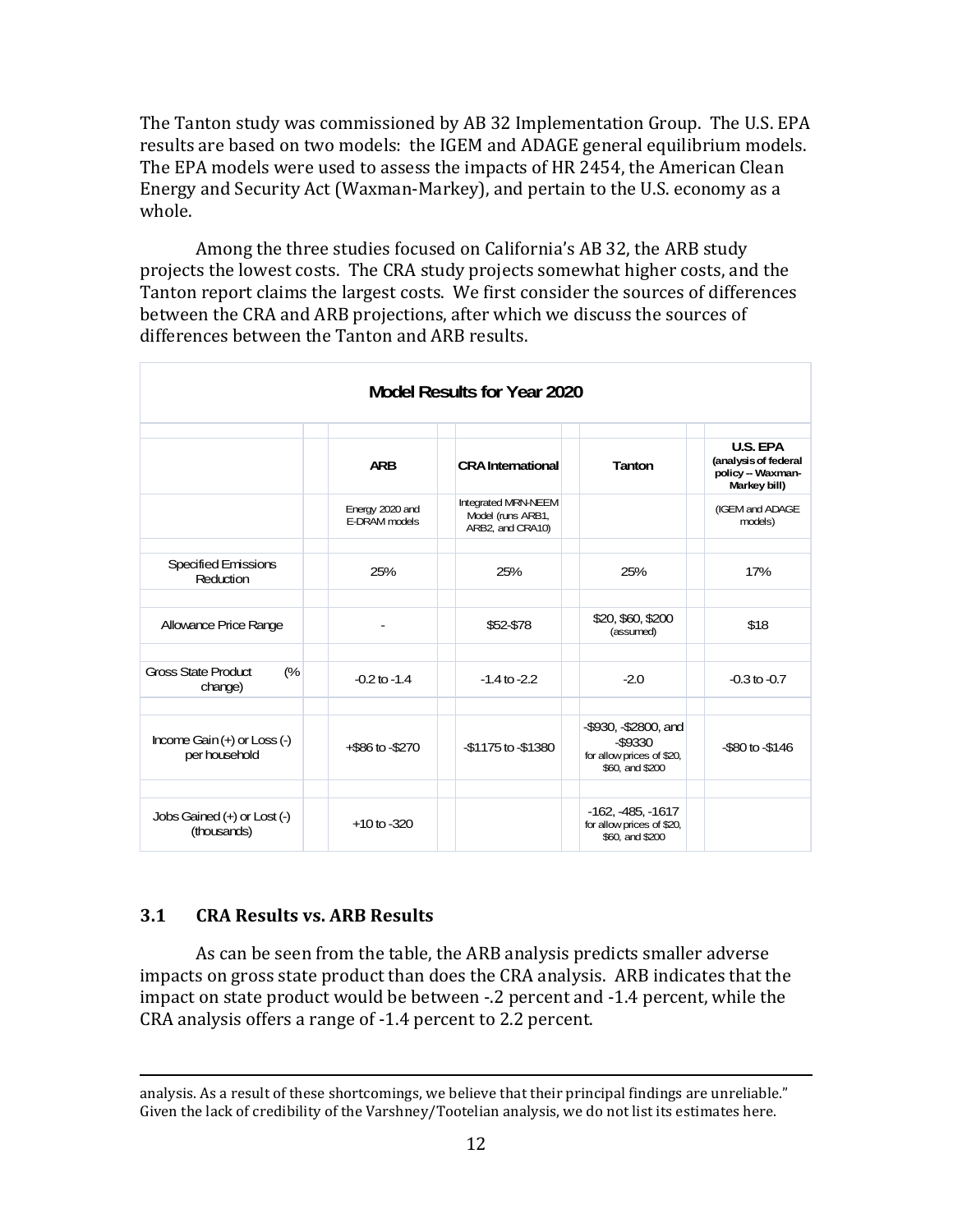The difference in results reflects differing assumptions about the costs of the complementary policies. In the ARB study, including the complementary measures as part of AB 32 lowers the overall costs of the package. In contrast, the CRA study finds that including the complementary policies raises the costs of meeting the AB 32 goals relative to a case where these policies are excluded and only cap-and-trade is employed. In the CRA study, the average cost to households in 2020 is \$1370 with complementary policies, as opposed to \$790 in their absence.

 The different impacts of complementary policies stem, in turn, from contrasting assumptions about pre-existing market failures. The CRA study assumes that the only market failure in the economy is that associated with the external costs of greenhouse gas emissions. Otherwise, markets operate efficiently. Under these assumptions, a price-based policy like cap and trade is the most cost- effective approach to achieving emissions reductions. Other policies such as tighter fuel economy requirements or building efficiency codes either are redundant or raise the cost of achieving the overall emission-reduction goal.

 In contrast, the Energy 2020 and E-DRAM models used by the ARB implicitly assume other market failures exist beyond the one associated with the climate- change externality. One assumed failure is associated with the fuel-economy offered to consumers and/or consumers' automobile choices. In these models, in the absence of government policies that compel them to do otherwise, consumers fail to purchase more fuel-efficient cars even when the added up-front or capital cost would be more than offset by future fuel costs. In this case, policies that compel consumers to make different choices can make consumers better off. The Energy 2020 and E-DRAM models thus allow for policies that restrict producer or consumer options to raise profits or household income.

 Empirical work has not yet advanced far enough to determine whether the assumptions of the ARB models, or those of the CRA model, are closer to the truth. Most analysts agree that other market failures exist beyond the climate-change externality, but the quantitative significance of these market failures remains uncertain. It therefore is important that models introduce a range of assumptions in order to convey the range of potential outcomes of AB 32, depending on the extent and importance of the other market failures.

 For most of the complementary policies considered by ARB, it is difficult to tell whether the ARB's modeling assumptions are reasonable, since there is relatively little empirical evidence to draw from. However, as discussed above, the assumptions regarding two elements – the effort to reduce vehicle miles traveled and the Pavley II initiative -- seem optimistic. The ARB assumes that VMT can be reduced by 4% through SB 375 policy implementation, and implicitly assumes that there will be \$8l7 billion of net savings associated with that reduction. In addition, the ARB assumes that the incremental cost of vehicles to meet the Pavley II increases in automotive fuel efficiency standards above the federal level will be small relative to the value of fuel saved. ARB provides no analysis to support its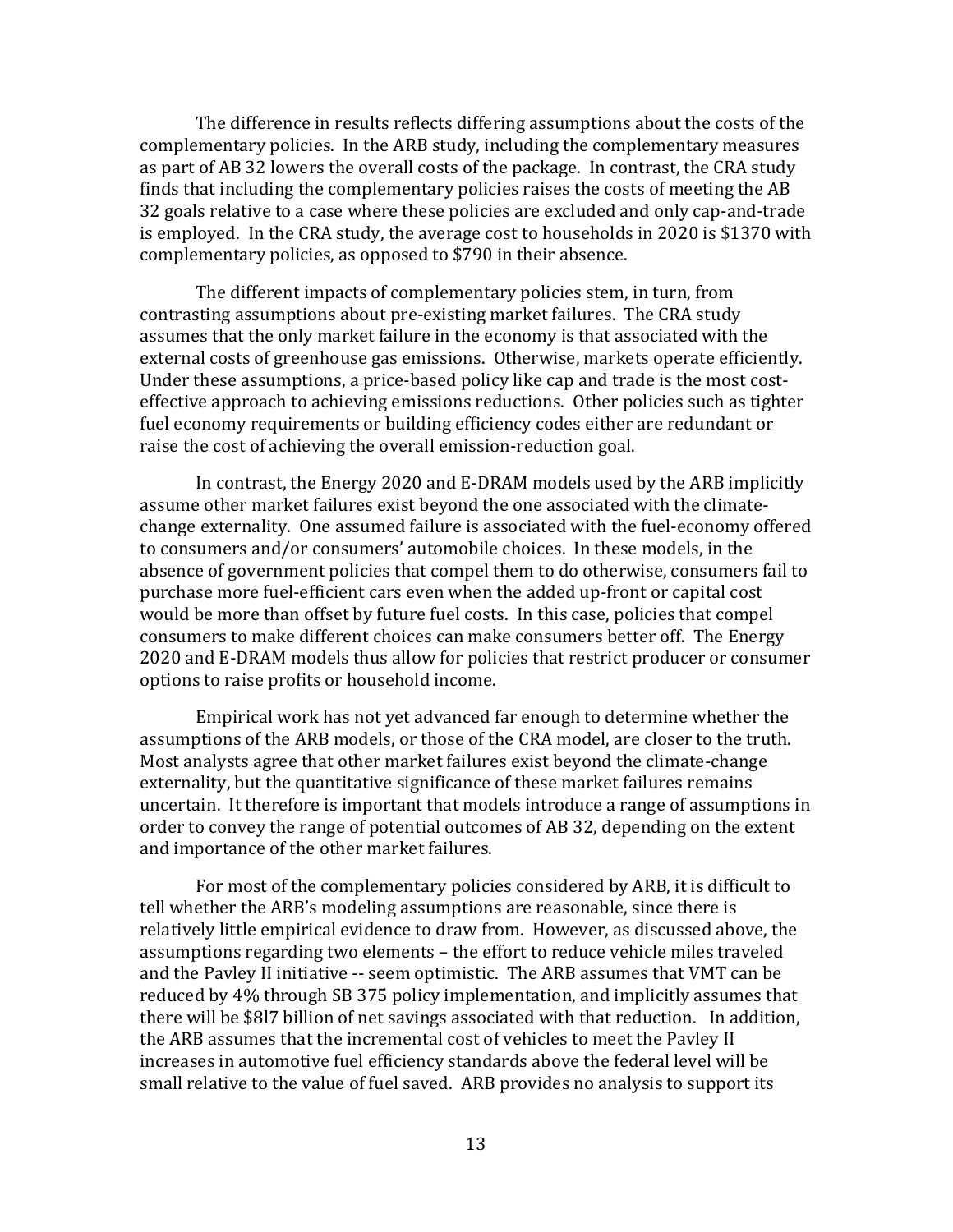quantification of these two complementary measures. In our view, the analysis of these measures appears to be overly optimistic.

 We commend the ARB for its assessment of the relative contributions of various complementary measures. However, we would also call for a clearer presentation of the assumptions driving the costs of individual measures, as well as sensitivity analysis relating to these measures. We would also recommend allowing for a wider set of interactions between cap and trade and the complementary measures. Many of the complementary measures involve intensity requirements (e.g., restrictions on the ratio of high- to low-carbon fuels under the low-carbon fuel standard). They put limits on ratios rather than on the absolute use of fuels. A higher carbon price will tend to induce firms to achieve given ratios with lower absolute uses of fuels. In the Energy 2020 model, a higher price of emissions allowances influences only a subset of the capital-equipment or fuel-input decisions for facilities subject to the complementary measures. Future work should allow cap-and-trade to influence a wider range of decisions.

 It is important to note that, even with the strong assumption that no market failures exist other than the emissions externality, the CRA model does not yield very high costs of AB 32 relative to the rest of the California economy.

 It is also useful to note that the ARB and CRA analyses yield broadly similar estimates of the differential impacts of AB 32 across various industries. Table 27 of the ARB report shows impacts on value added for California industries divided into twelve categories. In eight of the twelve industries, in the year 2020 value added is projected to fall by less than 1.5 percent relative to business as usual. These eight categories represent approximately 80 percent of the non-governmental economic output and 86 percent of non-governmental employment.4 The impact on all but two industries is at or below 3.0 percent, representing 97 percent of economic output and over 99 percent of employment. Agriculture, forestry, and fishing-related industries are predicted to benefit from AB 32, likely because of the availability of agricultural-related offsets. Value added falls most (relative to 2020 under business as usual) in the mining and utilities industries. The CRA's estimated industry impacts offer a similar picture.

 The changes in value added can correlate with changes in profit, but the degree of correlation will depend importantly on whether allowances are auctioned or freely allocated. Importantly, ARB's predictions for value added are based on the assumption that there is no free allocation of allowances. Thus they assume that the allowances are auctioned and firms within these industries must purchase all of their allowances in the initial auction or through trading. Studies indicate that freely allocating a small share of the emissions allowances can prevent losses of profit<sup>5</sup>. profit5. 4 The Scoping Plan reports economic activity and employment for all manufacturing. These figures

 $\overline{a}$ 

 assume that half of manufacturing is energy-intensive.

<sup>&</sup>lt;sup>5</sup> See, for example, Bovenberg and Goulder (2001).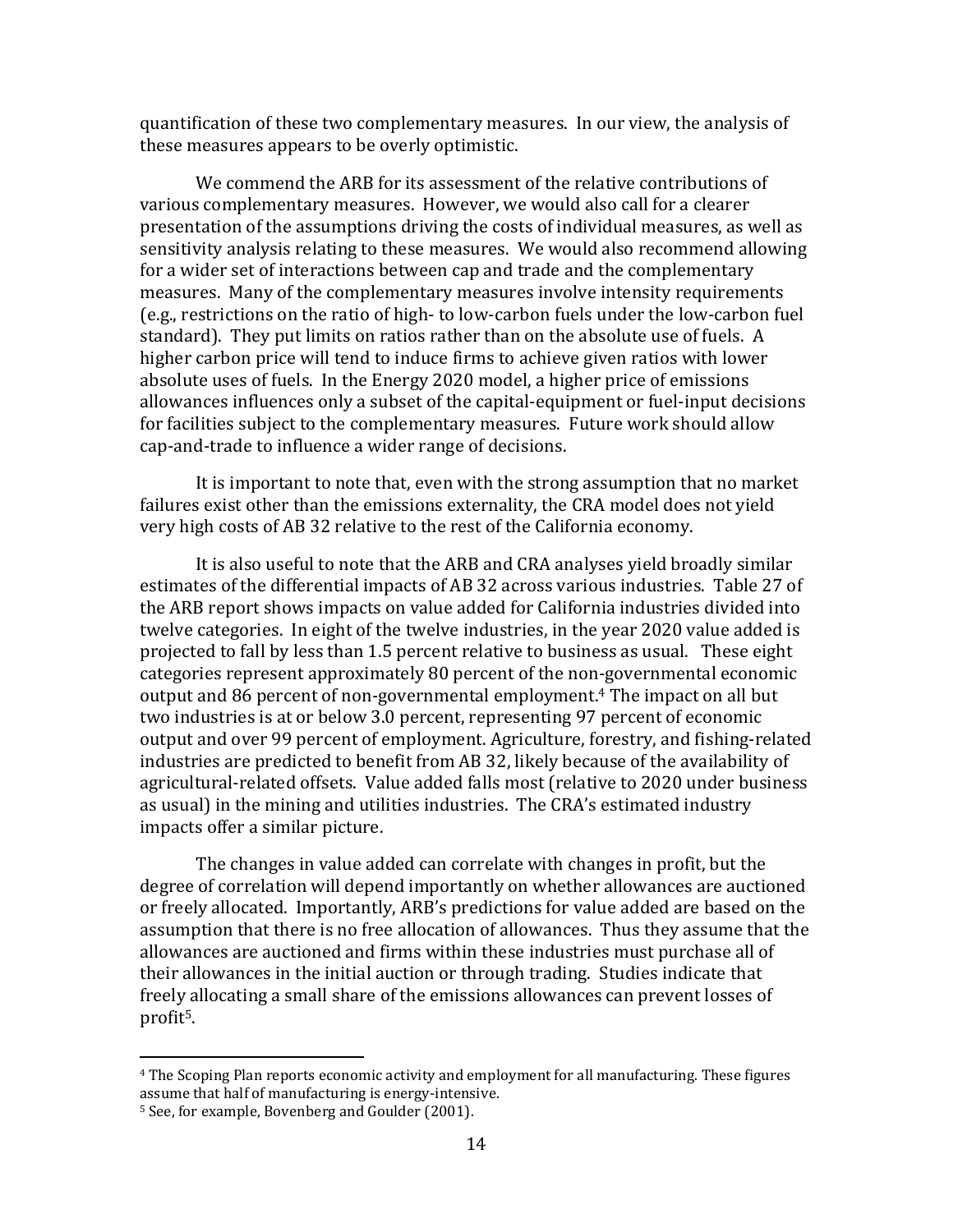## 3.2 The Tanton Report

 In March 2010 T2 & Associates, with Thomas Tanton as principal, submitted a report to the AB 32 Implementation Group, entitled "An Estimate of the Economic Impact of A Cap-and-Trade Auction Tax On California" (Tanton, 2010). The Tanton report described its results as "a preliminary analysis." It caveats its conclusions with the statement "To the extent that precise formulation and market clearing prices for auctioned permits varies, and decisions that are made regarding distribution of auction revenues and their impacts may change going forward, the results presented here should be viewed as indicative and not predictive; they are order of magnitude correct in scalar and correct in direction."

 The Tanton report estimates that AB 32 will have "An annual effective cost increase to the typical family of four to be \$818 the first year growing to \$2800 in 2020, if market clearing prices for permits are \$60 dollars per ton. Those figures are \$270 and \$930 if permit prices are at \$20 and as much as \$2720 to over \$9330 per family if prices clear at \$200 per ton. … These cost increases are average for the population, although some residents may be compensated through a partial return of auction revenues."

Importantly, these estimates are not the net cost to families. These are estimates of the additional payments by businesses purchasing emissions allowances. They are gross costs to families under the expectation that businesses will pass on their costs to consumers. However, these payments by businesses (and gross cost to families) are revenues to the State of California. Those revenues can be redistributed to consumers through the tax system by various means, e.g. reductions in the personal income tax, direct lump-sum payments to consumers, or by avoiding future tax increases.

 If the State returns 75% of these auction revenues to families, as recommended by the EAAC, then the net payment by an average family of four, under the Tanton report estimates, would be 25% of the figures above. The net cost would be \$700 per family in 2020 if the permit price were \$60 per ton or \$233 per family if the permit price were \$20. Because these costs to families would be net revenue received by the State of California, equivalent to tax revenue, the revenue could be used by the State either for purposes directly related to AB 32 or other general State purposes.

 Although the Tanton report focuses its discussion on a permit price of \$60 per ton, the report does not take a position on what will be the market clearing prices for permits. The author seems to agree that that market clearing price is both uncertain and time varying. Thus, if the 2020 permit price were \$25 per ton, as estimated by ARB, and the State were to return 75% of these auction revenues to families, then the net cost for the family of four would be \$292 per year, using the Tanton report estimates. If the 2020 permit price were \$53 per ton, as estimated by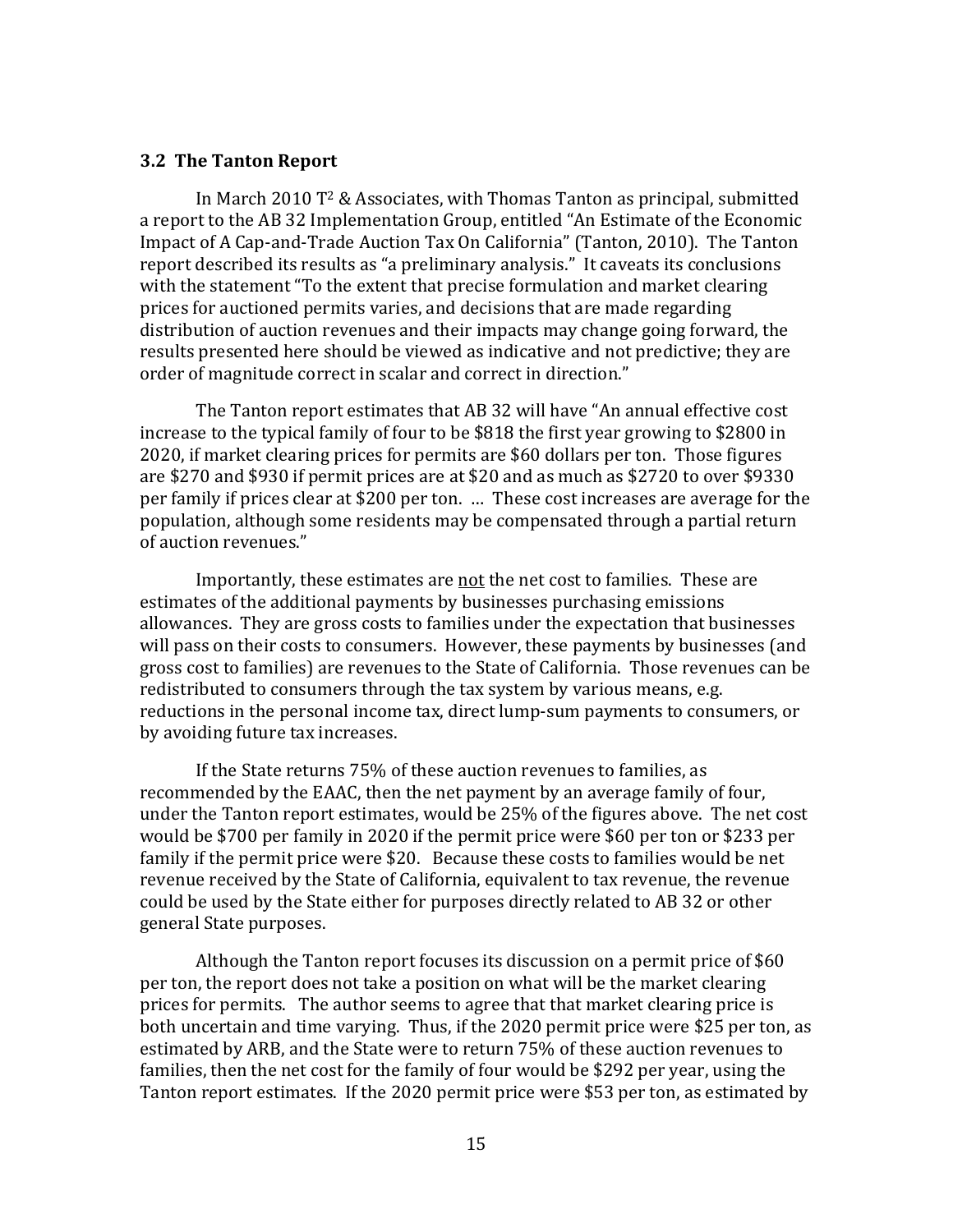CRA, the net cost for the family of four would be estimated at \$618 per year. These figures are within the range estimated by ARB and CRA for the equivalent permit prices.

 The Tanton report predicts "Lost economic activity of nearly 2% of gross state product…." Again, this is an estimate based on a market clearing permit price of \$60 per ton. Under the ARB estimate of a 2020 permit price of \$25 per ton, the Tanton calculations would suggest lost economic activity of about 0.8 % (8/10 of 1%) of gross state product by 2020. Thus at this market clearing price the Tanton report suggests that the California economic growth rate would be reduced by about one tenth of one percent per year to 2020.

 This loss of economic activity is greater than that predicted by ARB or by CRA (for equivalent permit prices). However, the Tanton report does not provide sufficient information to evaluate why it estimates greater impacts on economic activity. The report states "To evaluate these impacts, input-output or multiplier analysis is used." "The changes in expenditures brought about by investments or expenditures by firms and individuals in complying with regulations are matched with their appropriate multipliers for each industry sector affected by the change in expenditure. The model accounts for both jobs lost directly from the auction tax as well as jobs created by spending the revenues collected, but the result is a net jobs lost due to losses in productivity and increased imports and outsourcing due to higher relative (to competitors) costs." Little additional information is provided.

 This apparently fixed-coefficient input-output model is used to estimate the overall loss of economic activity. Thus, the report seems to embed the assumption that price adjustments in the economy will not change factor proportions in the various industries. Thus it appears that the methodology does not include the idea that prices will adjust throughout the economy to equate supply and demand in the various market. But models that assume away such general equilibrium adjustments tend to estimate higher economic costs than do models that incorporate market-clearing adjustments. This methodological difference could explain why the Tanton report estimates greater economic impacts than does the CRA or the ARB study, both of which do incorporate market-clearing mechanisms throughout their representation of the economy.

 It appears – but we cannot be sure – that the fixed-coefficient nature of the input-output model is what leads to the Tanton report assertion of large job losses. The report predicts "Annual job losses to the California Economy of 76,000 to 107,000 the first year growing to perhaps 485,000 jobs in 2020, assuming a market clearing price of \$60 per ton. These are net jobs losses …" Such predictions can easily come from a fixed-coefficient input-output analysis that assumes away supply and demand adjustment in labor markets. However, labor markets do adjust over time, technologies evolve, and factor proportions do change in response to price changes. We speculate that the Tanton report, that apparently does not include such factors, gives relatively large estimates of economic activity reductions and job losses because it ignores these factors.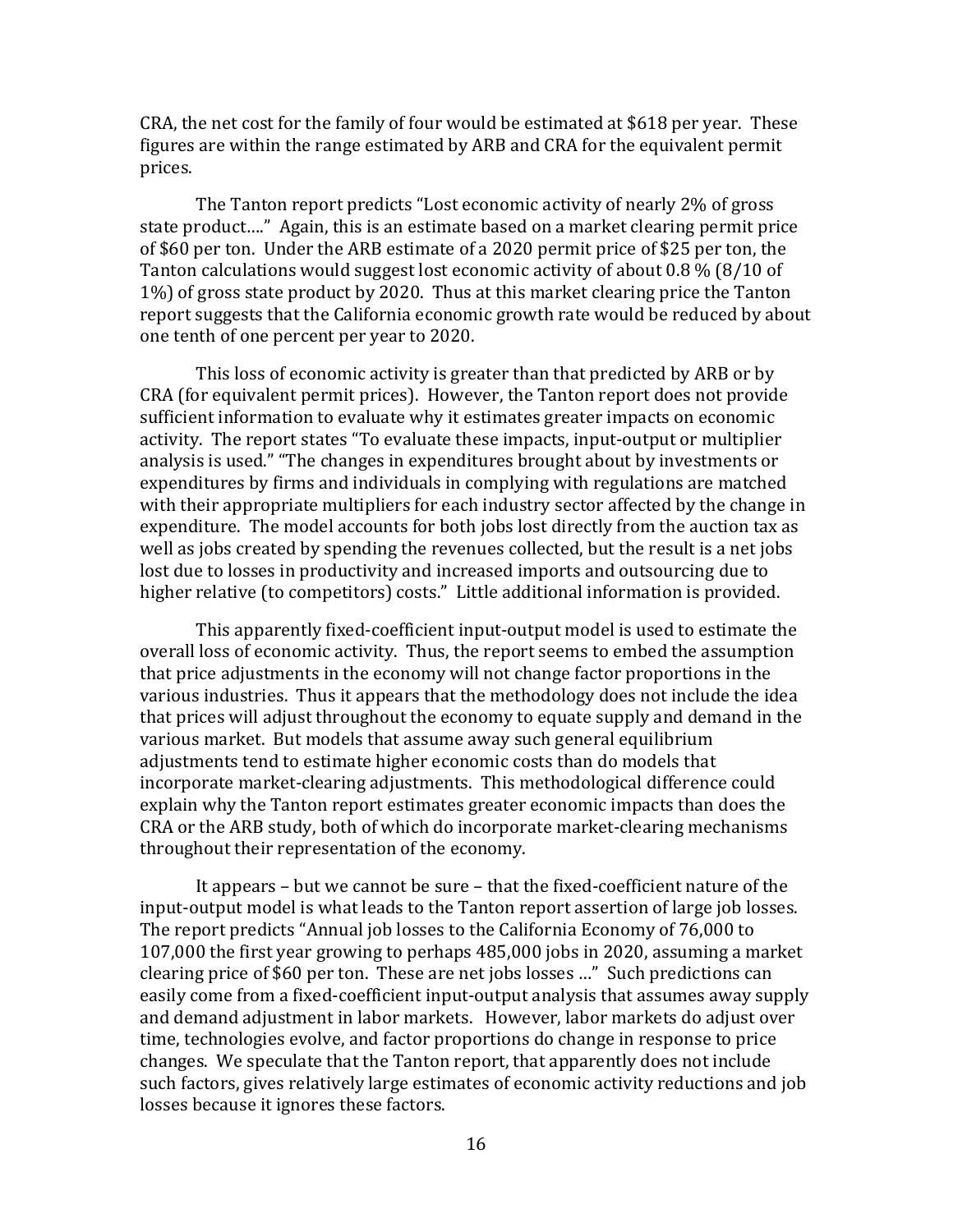## 3.3 Overall Assessment

 The table below summarizes much of the preceding discussion of the ARB, CRA International, and Tanton studies. It lists some of the limitations of the models employed, and indicates the cost-implications of each. A plus sign indicates that the limitation would tend to imply an upward bias in the cost assessment, while a minus sign indicates a downward bias.

| <b>Potential Limitations of the Models</b><br>And Their Implications for Cost Estimates                           |            |                                    |               |  |  |  |
|-------------------------------------------------------------------------------------------------------------------|------------|------------------------------------|---------------|--|--|--|
|                                                                                                                   |            |                                    |               |  |  |  |
|                                                                                                                   | <b>ARB</b> | <b>CRA</b><br><b>International</b> | <b>Tanton</b> |  |  |  |
| <b>Model Characteristic</b>                                                                                       |            |                                    |               |  |  |  |
| Optimistic Assumptions regarding<br>Costs of VMT and Pavley II Efforts                                            |            |                                    |               |  |  |  |
| Inattention to Emissions Leakage                                                                                  |            |                                    |               |  |  |  |
| <b>Restricted Scope for Pre-Existing</b><br><b>Market Failures</b>                                                |            | $\div$                             | ┿             |  |  |  |
| Absence of Potential for Input<br>Substitution                                                                    |            |                                    | ╈             |  |  |  |
| Absence of Technological Change                                                                                   |            |                                    | ┿             |  |  |  |
| Optimistic Assumptions for Growth of<br>Economy under Business as Usual                                           | $\ddag$    |                                    |               |  |  |  |
| Inattention to Alternative Methods for<br><b>Auction Revenue Recycling</b>                                        | $\div$     | $\div$                             | ╋             |  |  |  |
| Disregard of Co-Benefits                                                                                          | ╈          | $\div$                             | ┿             |  |  |  |
|                                                                                                                   |            |                                    |               |  |  |  |
| Note: " + " and " - " indicate that the limitation implies a bias toward toward high and low costs, respectively. |            |                                    |               |  |  |  |

 directions. There is not enough information to judge the direction of the overall As indicated in the table, limitations in the ARB report imply biases in both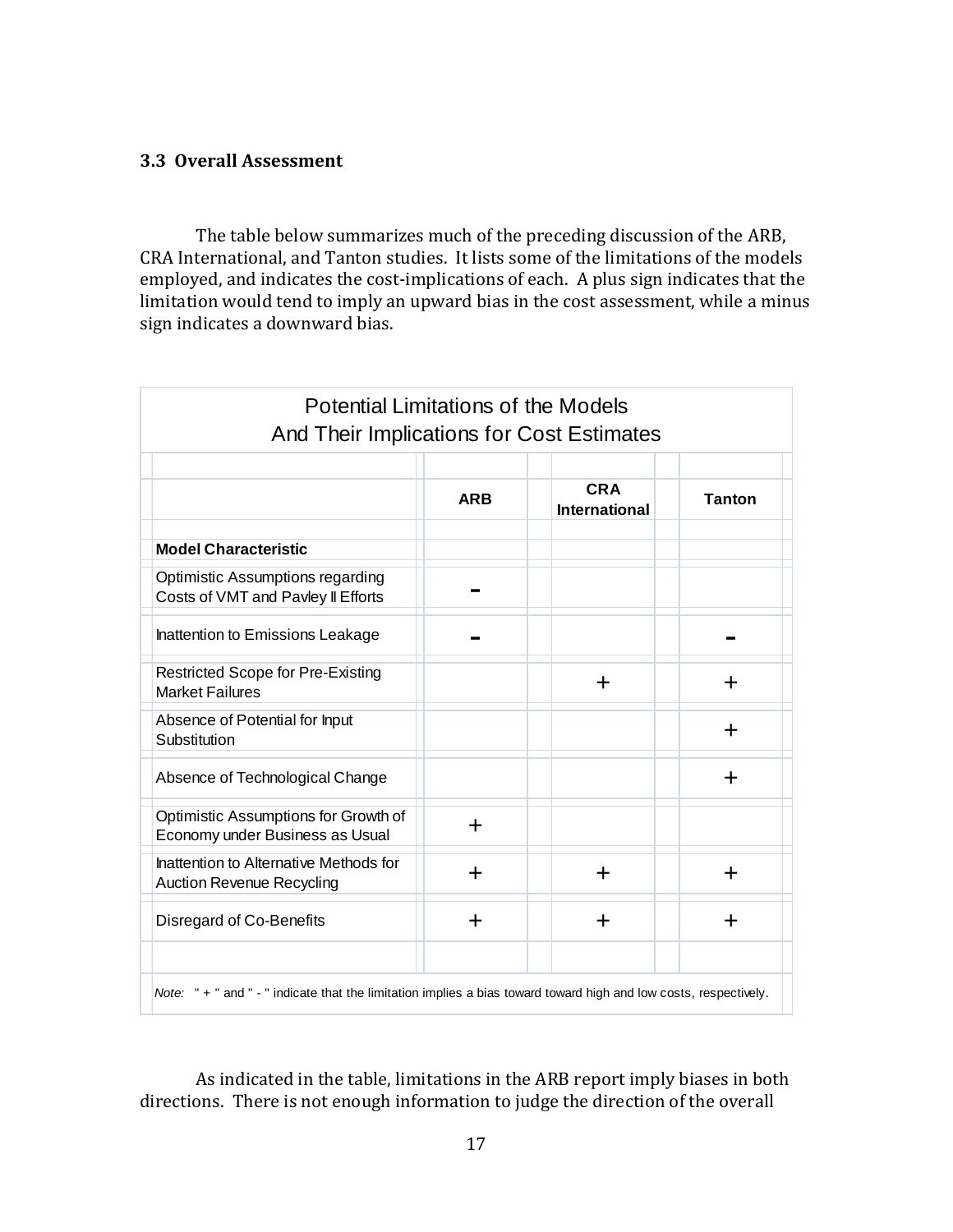bias. The listed limitations in the CRA study would tend to work toward overstatement of the costs of AB 32. The Tanton report contains five listed limitations that work toward overestimation of the costs. As discussed, the absence of potential for input substitution could be largely responsible for the much larger cost estimates offered in that report. It is also worth noting that the report tends to equate allowance value with economic cost, when in fact the latter is a small fraction of the former. This can give readers the impression that the costs of AB 32 are many times higher than actual costs.

#### 4 **Conclusions**

 fuel prices, allowance prices, employment, and overall economic cost. The results reflect a serious attempt to make use of available data and to consider in detail the available technological options for reducing greenhouse gas emissions. The numerical modeling work is competent, and the report is careful to interpret the results fairly and openly. The ARB's analysis provides valuable information on the impacts of AB 32 on

 As with all studies, this one has its limitations. The analysis would benefit from greater attention to uncertainties, out-of-state impacts, allowance allocation design, and assumptions underlying the reference case and the modeling of cap and trade. The two main models could be more fully integrated.

 The report primarily focuses on one set of economic impacts: on output and income, employment, and prices. It is important to recognize that some potential benefits of AB 32 are not considered. Of particular importance are the benefits to health and well-being associated with the environmental improvements stemming from AB 32. These have positive economic implications. In addition, to the extent that AB 32 offers insights into how climate policy might take shape, it could have value in helping stimulate climate policies in other states or at the national level.

 The ARB's assessment contributes constructively and importantly to the discussion of AB 32. Although particular omissions or assumptions in the work introduce bias (as discussed above), there is no obvious overall bias to the ARB's assessment. Given the sophistication of the work, we believe that the assessment succeeds in refining our expectations about the likely impacts of AB 32 on households and businesses.

 A main conclusion from the ARB's updated analysis is that the net impact of AB 32 on the California economy will be small. We find that the ARB has provided significant evidence to support this conclusion. We expect that future work will lead to further improvements in what is already a solid assessment.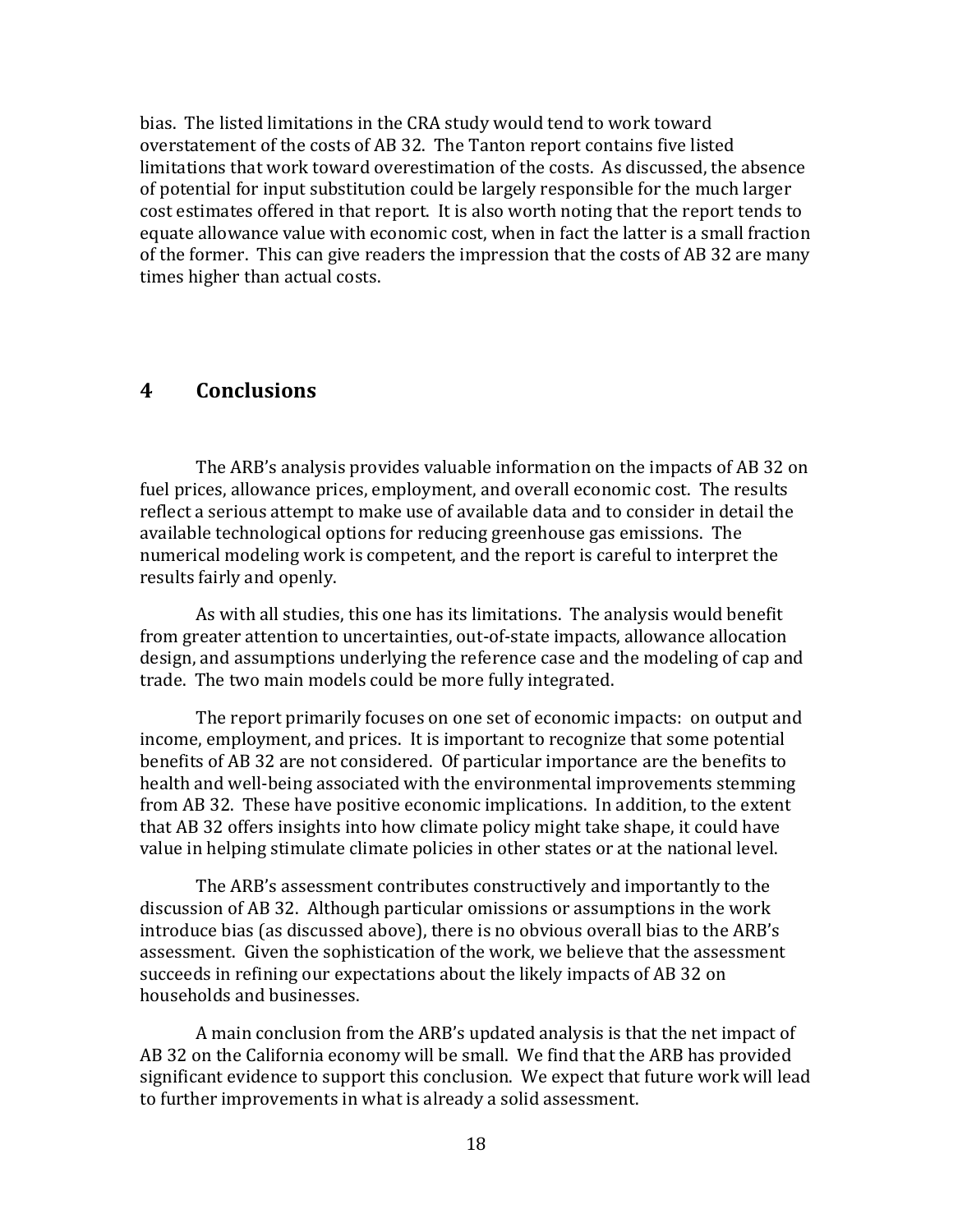One gains a helpful perspective on the ARB's results by comparing its results with those of other leading studies. When the ARB's results are viewed together with the results from another strong study – that of CRA International -- one gains support for the conclusion that AB 32 is not likely to have large net impact on California economy. In both the ARB and CRA analyses, the impact of AB 32 on the growth rate of the California economy is trivial over the decade from 2010 to 2020. Both models predict annual growth rates of gross state product of about 2.4 percent over this decade in the absence of AB 32. In the presence of AB32, the predicted annual growth rate is about 2.3 percent under the main CRA scenarios and between 2.3 and 2.4 percent in the ARB's analysis. Despite significant differences in model assumptions, both analyses reach the finding that the net impact of AB 32 on the California economy is very small. Both studies indicate that the net impact in the year 2020 is likely to be fairly small relative to the rest of the California economy. The net impacts in earlier years are likely to be especially small since the overall emissions cap employed under AB 32 will tighten through time.

 The ARB has produced a competent and highly informative economic impacts assessment despite the fact that very few staff members were devoted to the project. The Subcommittee was disappointed when it observed how few staff members and how little resources were available for the important economic impacts assessment work. These restrictions imposed significant limits on what the ARB could do. ARB staff currently includes only two economists. Although we recognize the severe budget problems California now faces, devoting funds to bring in additional economists at ARB strikes us as a most worthwhile investment that will help assure even stronger economic assessments in the future.

## References Cited

- Bovenberg, A. L., and Lawrence H. Goulder, 2001. "Neutralizing the Adverse Industry Impacts of CO2 Abatement Policies: What Does It Cost?" In C. Carraro and G. Metcalf, eds., Behavioral and Distributional Effects of Environmental Policy. University of Chicago Press: 45-85.
- Bernstein, Paul, Julian Larny, W. David Montgomery, Anne Smith, Sugandha Tuladhar, and Mei Yuan, 2010. "Analysis of the California ARB's Scoping Plan and Related Policy Insights." Report presented to the California Air Resources Board, March 25, 2010. <http://crai.com/uploadedFiles/analysis-of-ab32>scoping-plan.pdf
- California Energy Commission (CEC), 2009. Integrated Energy Policy Report (IEPR). 2009-003-CMF.PDF [http://www.energy.ca.gov/2009publications/CEC-100-2009-003/CEC-100-](http://www.energy.ca.gov/2009publications/CEC-100-2009-003/CEC-100) 2009-003-CMF.PDF<br>19